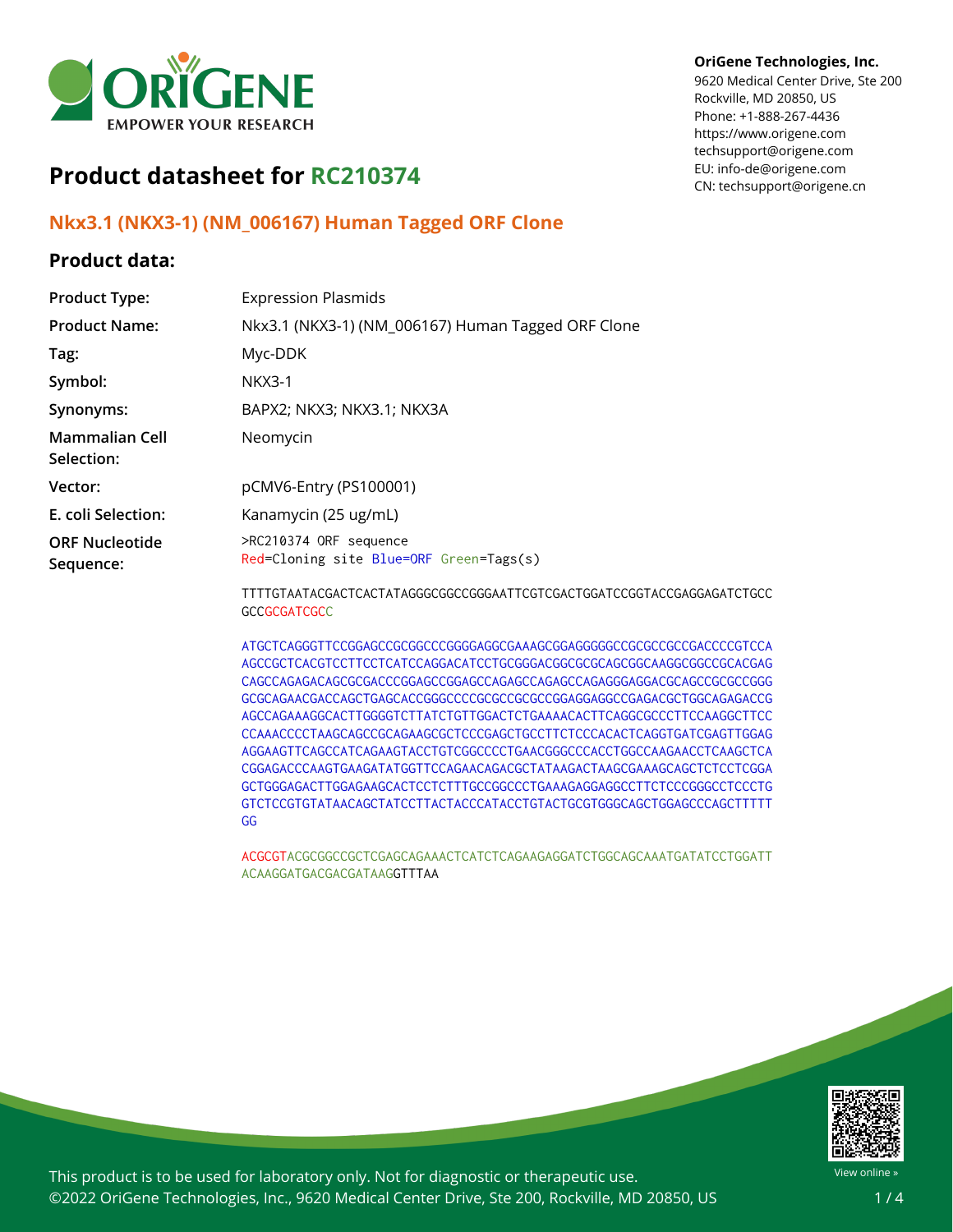



The last codon before the Stop codon of the ORF

#### **Plasmid Map:**



**ORF Size:** 702 bp

**ACCN:** NM\_006167

This product is to be used for laboratory only. Not for diagnostic or therapeutic use. ©2022 OriGene Technologies, Inc., 9620 Medical Center Drive, Ste 200, Rockville, MD 20850, US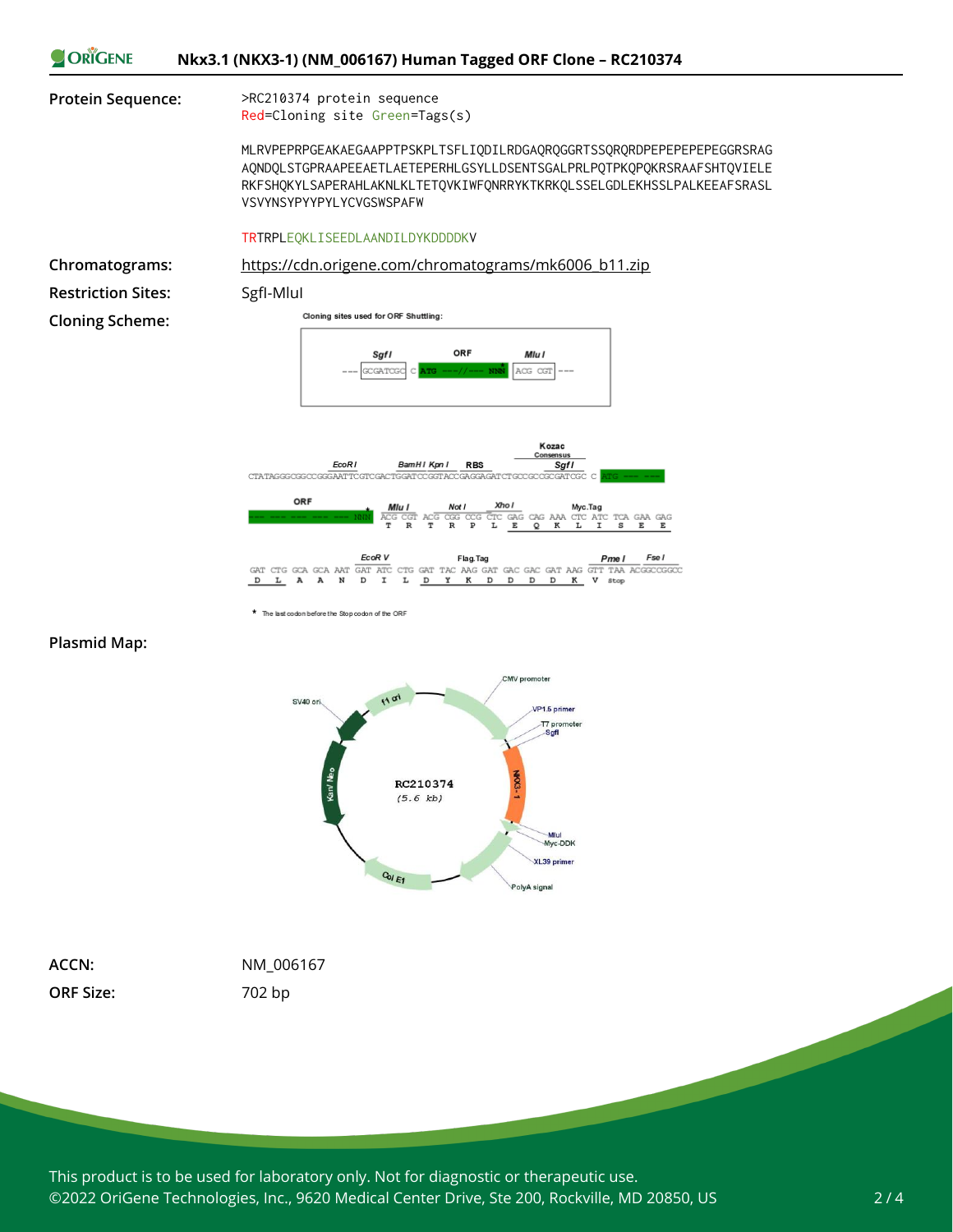| ORIGENE<br>Nkx3.1 (NKX3-1) (NM_006167) Human Tagged ORF Clone - RC210374 |                                                                                                                                                                                                                                                                                                                                                                                                                                                                                                                                             |
|--------------------------------------------------------------------------|---------------------------------------------------------------------------------------------------------------------------------------------------------------------------------------------------------------------------------------------------------------------------------------------------------------------------------------------------------------------------------------------------------------------------------------------------------------------------------------------------------------------------------------------|
| <b>OTI Disclaimer:</b>                                                   | Due to the inherent nature of this plasmid, standard methods to replicate additional amounts<br>of DNA in E. coli are highly likely to result in mutations and/or rearrangements. Therefore,<br>OriGene does not guarantee the capability to replicate this plasmid DNA. Additional amounts<br>of DNA can be purchased from OriGene with batch-specific, full-sequence verification at a<br>reduced cost. Please contact our customer care team at custsupport@origene.com or by<br>calling 301.340.3188 option 3 for pricing and delivery. |
|                                                                          | The molecular sequence of this clone aligns with the gene accession number as a point of<br>reference only. However, individual transcript sequences of the same gene can differ through<br>naturally occurring variations (e.g. polymorphisms), each with its own valid existence. This<br>clone is substantially in agreement with the reference, but a complete review of all prevailing<br>variants is recommended prior to use. More info                                                                                              |
| <b>OTI Annotation:</b>                                                   | This clone was engineered to express the complete ORF with an expression tag. Expression<br>varies depending on the nature of the gene.                                                                                                                                                                                                                                                                                                                                                                                                     |
| Components:                                                              | The ORF clone is ion-exchange column purified and shipped in a 2D barcoded Matrix tube<br>containing 10ug of transfection-ready, dried plasmid DNA (reconstitute with 100 ul of water).                                                                                                                                                                                                                                                                                                                                                     |
| <b>Reconstitution Method:</b>                                            | 1. Centrifuge at 5,000xg for 5min.<br>2. Carefully open the tube and add 100ul of sterile water to dissolve the DNA.<br>3. Close the tube and incubate for 10 minutes at room temperature.<br>4. Briefly vortex the tube and then do a quick spin (less than 5000xg) to concentrate the liquid<br>at the bottom.<br>5. Store the suspended plasmid at -20°C. The DNA is stable for at least one year from date of<br>shipping when stored at -20°C.                                                                                         |
| RefSeq:                                                                  | NM 006167.4                                                                                                                                                                                                                                                                                                                                                                                                                                                                                                                                 |
| RefSeq Size:                                                             | 3281 bp                                                                                                                                                                                                                                                                                                                                                                                                                                                                                                                                     |
| <b>RefSeq ORF:</b>                                                       | 705 bp                                                                                                                                                                                                                                                                                                                                                                                                                                                                                                                                      |
| Locus ID:                                                                | 4824                                                                                                                                                                                                                                                                                                                                                                                                                                                                                                                                        |
| <b>UniProt ID:</b>                                                       | Q99801                                                                                                                                                                                                                                                                                                                                                                                                                                                                                                                                      |
| <b>Cytogenetics:</b>                                                     | 8p21.2                                                                                                                                                                                                                                                                                                                                                                                                                                                                                                                                      |
| Domains:                                                                 | homeobox                                                                                                                                                                                                                                                                                                                                                                                                                                                                                                                                    |
| <b>Protein Families:</b>                                                 | Druggable Genome, Transcription Factors                                                                                                                                                                                                                                                                                                                                                                                                                                                                                                     |
| <b>Protein Pathways:</b>                                                 | Pathways in cancer, Prostate cancer                                                                                                                                                                                                                                                                                                                                                                                                                                                                                                         |
| MW:                                                                      | 26.4 kDa                                                                                                                                                                                                                                                                                                                                                                                                                                                                                                                                    |
| <b>Gene Summary:</b>                                                     | This gene encodes a homeobox-containing transcription factor. This transcription factor<br>functions as a negative regulator of epithelial cell growth in prostate tissue. Aberrant<br>expression of this gene is associated with prostate tumor progression. Alternate splicing<br>results in multiple transcript variants of this gene. [provided by RefSeq, Jan 2012]                                                                                                                                                                    |

This product is to be used for laboratory only. Not for diagnostic or therapeutic use. ©2022 OriGene Technologies, Inc., 9620 Medical Center Drive, Ste 200, Rockville, MD 20850, US